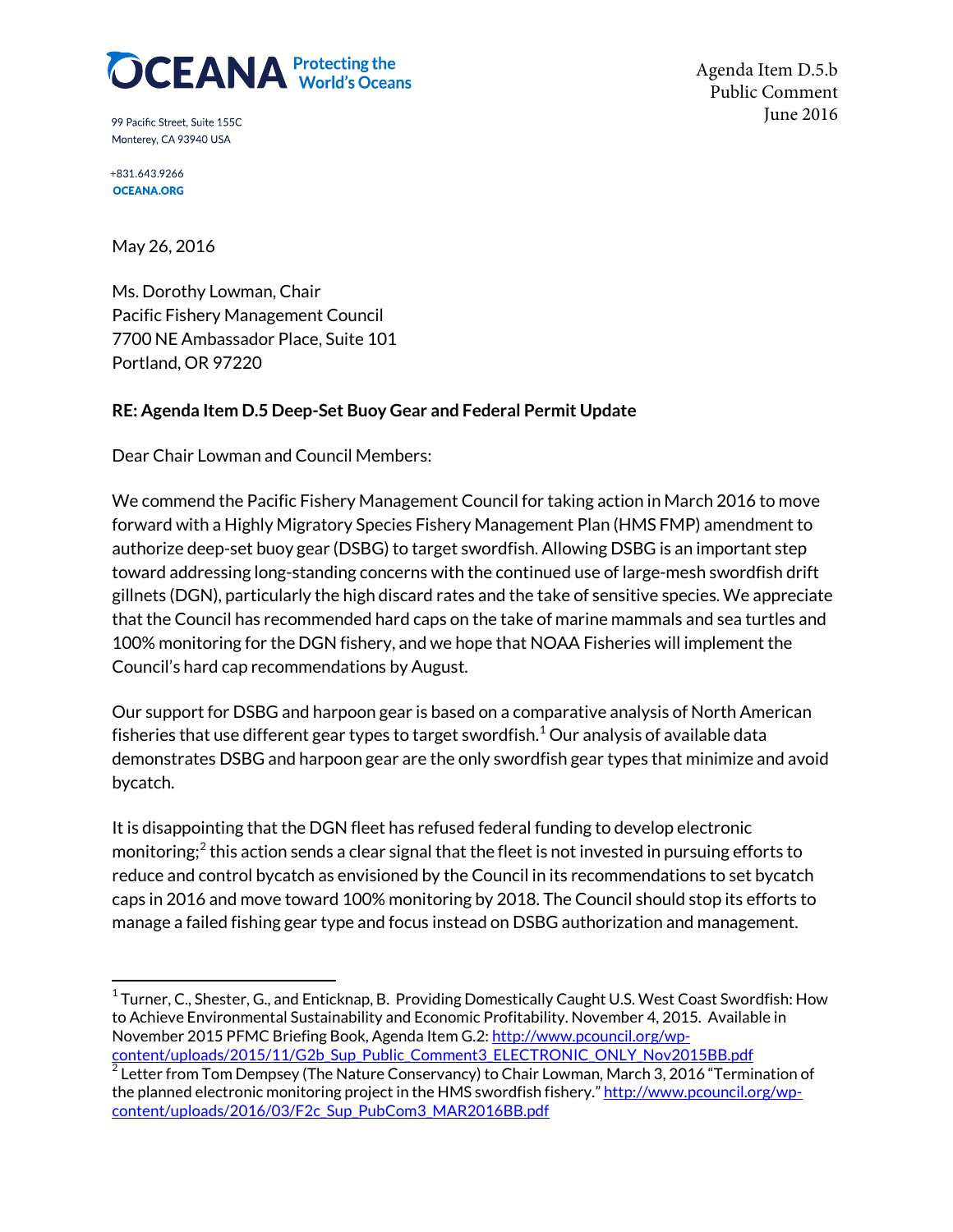As stated in our February 26, 2016 letter to the Council, $3$  the authorization and permitting of DSBG provides a unique opportunity to transition away from drift gillnets in a manner that fairly compensates active and latent DGN permit holders, maintains or increases West Coast swordfish landings, provides additional fishing opportunities for new entrants, and minimizes bycatch. To most effectively achieve these objectives, it is critical that any permitting of DSBG be explicitly connected to transitioning DGN permits. Specifically, the initial allocation of DSBG permits should be limited to DGN permit holders and fishermen with active swordfish landings (via harpoon or participation in DSBG experiments).

We support such a permitting program done by the State of California (as is the case with current state-issued DGN permits). Alternatively, at this time we support federalizing the swordfish permits only insofar as the federalization retires all latent DGN permits, includes a time-certain sunset on the use of DGN gear, and provides voluntary options with strong incentives to exchange active DGN permits for DSBG permits in the meantime. Through the PFMC HMS permitting framework, we suggest active DGN permit holders be given the following options and that these options be considered in the range of alternatives:

- Continue to use only DGN gear for the duration of a sunset period, after which the DGN permit is retired.
- Obtain a single DSBG permit that can be used in addition to the DGN permit until the DGN permit sunset period, after which the DGN permit is retired.
- Exchange the DGN permit for a specified number of DSBG permits (greater than one).

We look forward to discussing the specifics of these options during the Council meeting. The Council's authorization of DSBG, as outlined above, may foster a common vision for the future of a sustainable and clean West Coast swordfish fishery and open the door to funding opportunities that will further incentivize this important transition.

Thank you for your work in recent years to develop the U.S. West Coast swordfish fishery into one that is both economically and ecologically sustainable. We look forward to working with you to and accomplish this goal.

Sincerely,

 $\overline{\phantom{a}}$ 

Jeffer Stesh

Geoffrey Shester, Ph.D. California Campaign Director

<span id="page-1-0"></span><sup>&</sup>lt;sup>3</sup> Available at[: http://www.pcouncil.org/wp](http://www.pcouncil.org/wp-content/uploads/2016/03/F3b_Sup_PubCom2_ELECTRONICversion_FULL_MAR2016BB.pdf)[content/uploads/2016/03/F3b\\_Sup\\_PubCom2\\_ELECTRONICversion\\_FULL\\_MAR2016BB.pdf](http://www.pcouncil.org/wp-content/uploads/2016/03/F3b_Sup_PubCom2_ELECTRONICversion_FULL_MAR2016BB.pdf)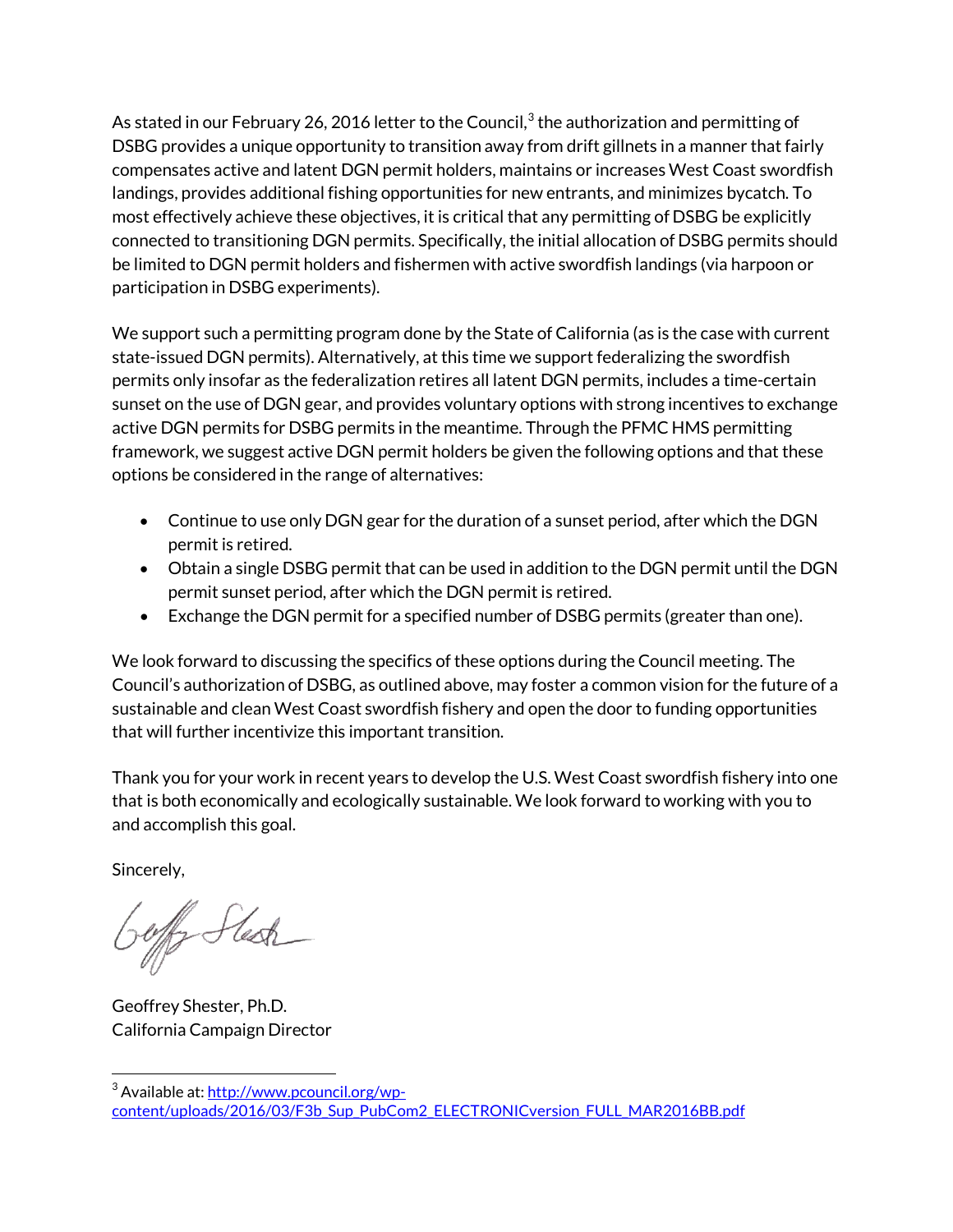

Dorothy Lowman, Chair Pacific Fisheries Management Council 770 NE Ambassador Place, Suite 101 Portland, OR 97220

May 26, 2016

Dear Chair Lowman and Councilmembers,

RE: Item Agenda Item D.5 Authorization of deep set buoy gear and federal permit program

Dear Council members,

On behalf of our 90,000 members and the over 1 million Californians who are members of organizations that have supported S.B 1114 and called for a ban on the use of drift gill nets, we urge the Council to reduce bycatch in the California swordfish fishery by 90% or more and eliminate entirely take of vulnerable and endangered marine species. Toward achieving those goals, the Council must first either support efforts to phase out drift gill net gear or develop its own plan to do so, and second the Council must continue its prior work to authorize deep set buoy gear as an appropriate fishing gear. We recognize that the Council has taken strong steps in this direction, and we commend those actions, but unfortunately marine wildlife is still at high risk.

## **Only low impact gear should be authorized for use.**

Marine ecosystems are under serious strain and our approach to managing industrial activities in the oceans must keep our responsibilities to protect marine resources for future generations in mind at all times. From the serious declines in numerous marine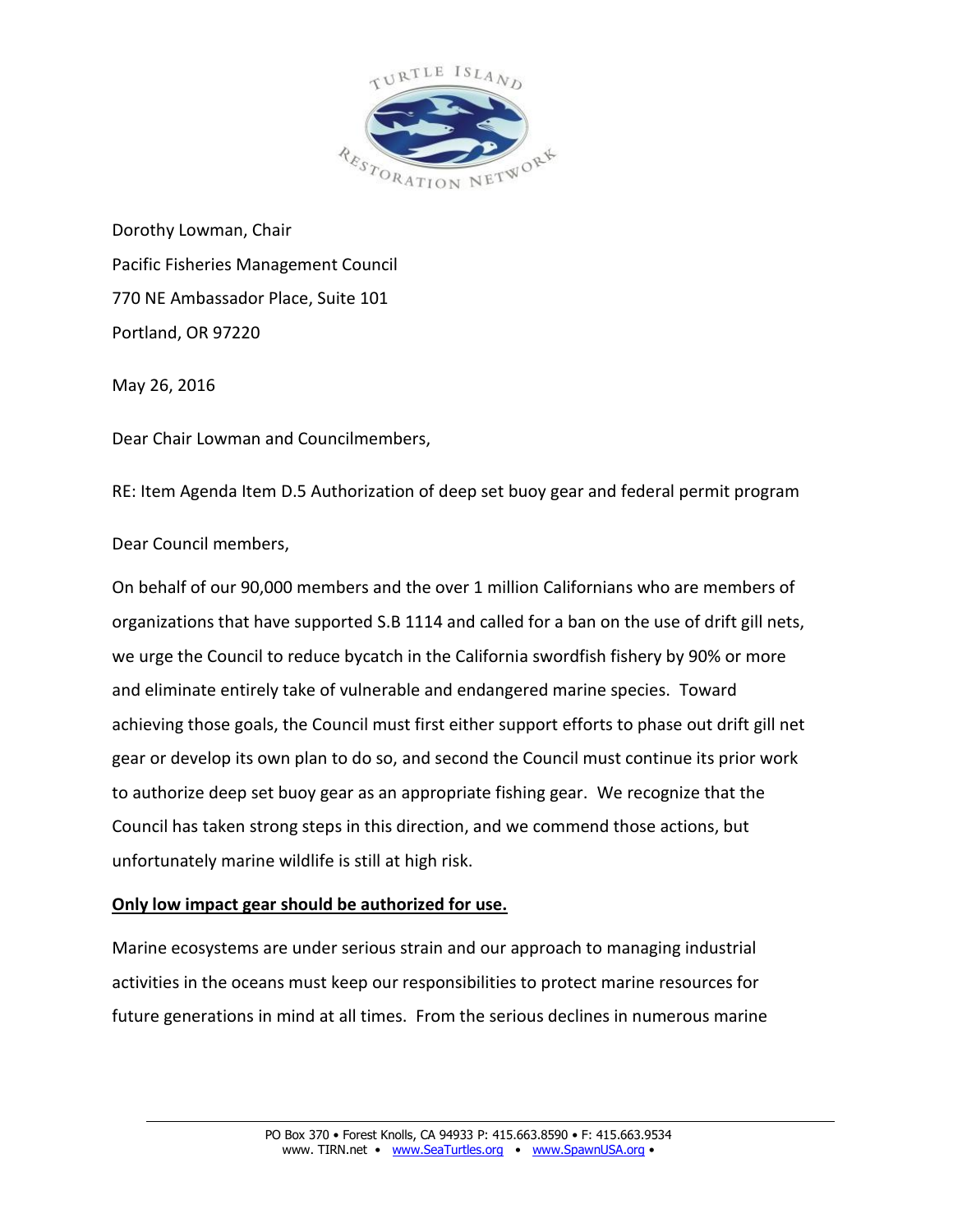species, such as leatherback sea turtles<sup>1</sup>, hammerhead sharks<sup>2</sup> and manta rays<sup>3</sup>, to the depletions of fish populations across the board by 70% or more in California,<sup>4</sup> to the declines in the average sizes of large predators such as swordfish or tuna,<sup>5</sup> we live in an era where business as usual cannot continue. The legacy of past carelessness is that today we no longer have any margin for error.

This means for many species and ecosystems the acceptable level of impacts is essentially zero. For example, the Pacific Leatherback Sea Turtle, one of the most intensively studied of the suite of vulnerable and endangered species in our oceans, has declined to such a degree that we can no longer risk any additional mortality. Recent studies indicate that this population cannot tolerate more than one mortality every six years from all sources if it is to recover, $6$  yet we find that derelict gear and other fisheries have entangled two in the last year. Against that backdrop, the best science available shows that the acceptable risk of further mortalities is zero. As commendable as the recently instituted hard caps for leatherbacks are the hard scientific reality is that they are at minimum six times too high, and that is assuming that no other fishery besides the California swordfish fishery kills a leatherback sea turtle. Similar concerns arise with a range of species affected by the California swordfish fishery, from sperm whales to basking sharks.

 $\overline{a}$ 

<sup>&</sup>lt;sup>1</sup> Spotila, J. R., R. D. Reina, A. C. Steyermark, P. T. Plotkin, and F. V. Paladino. 2000. Pacific leatherback turtles face extinction. Nature 405:529–530.

<sup>&</sup>lt;sup>2</sup> CITES, Appendices I, II, and III, http://www.cites.org/eng/app/appendices.php

<sup>&</sup>lt;sup>3</sup> See, e.g., E.R. White, M.C. Myers, J.M. Flemming, J.K. Baum, (2015) Shifting elasmobranch community assemblage at Cocos Island – an isolated marine protected area, Conservation Biology 29: 1186-97. DOI: 10.1111/cobi.12478.

<sup>4</sup> Koslow JA, Miller EF, McGowan JA (2015) Dramatic declines in coastal and oceanic fish communities off California. Mar Ecol Prog Ser 538:221-227

*<sup>5</sup>* R. Myers and B. Worm (2003) Rapid worldwide depletion of predatory fish communities. Nature 423, 280-283

<sup>&</sup>lt;sup>6</sup> K. Curtis, J. Moore, and S. Benson (2015) Estimating Limit Reference Points for Western Pacific Leatherback Turtles (*Dermochelys coriacea*) in the U.S. West Coast EEZ. PLoS ONE 10(9): e0136452. doi:10.1371/journal.pone.0136452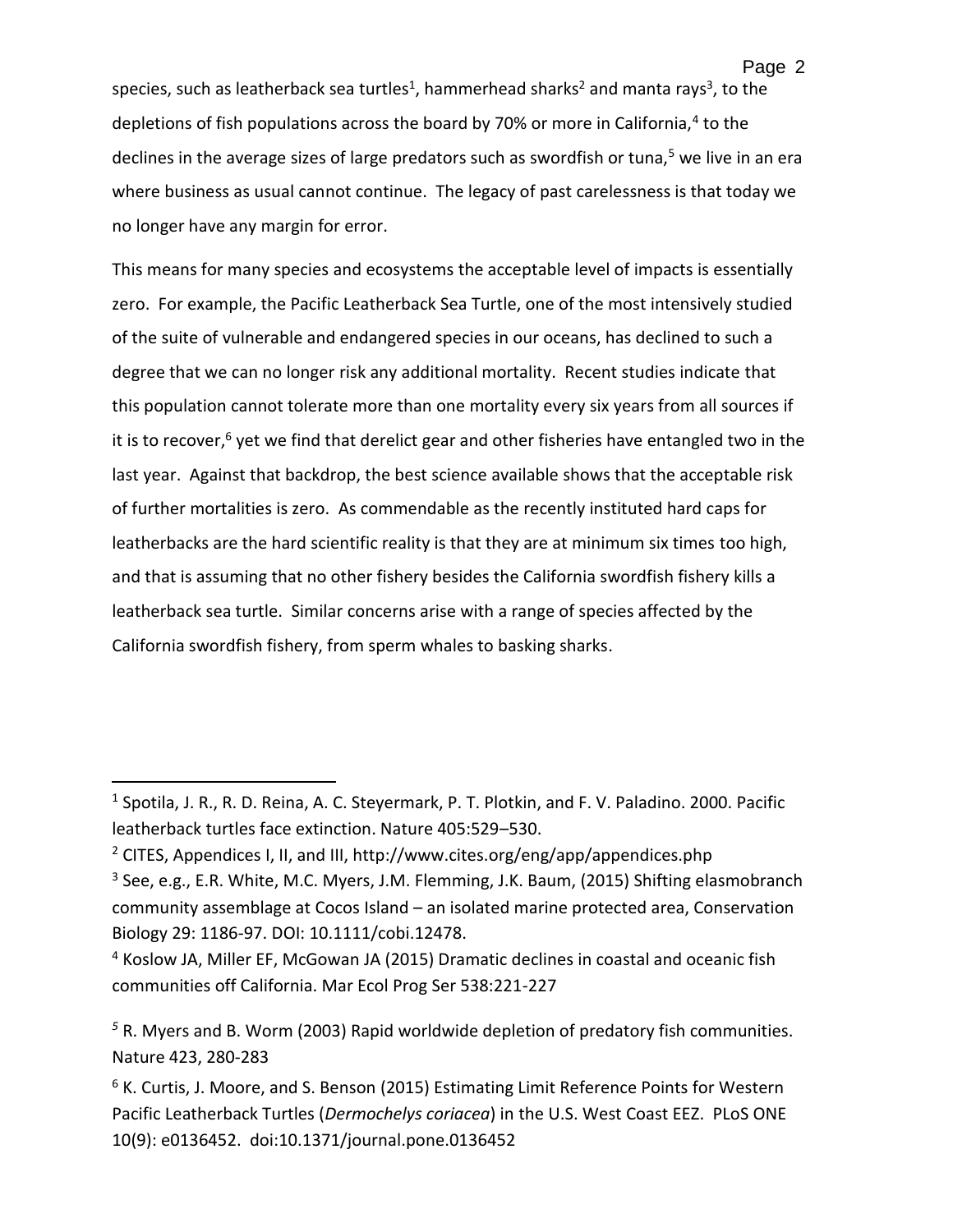### **Transition away from outdated destructive gears**

In light of these considerations, we urge the Council to phase out drift gill nets as a fishing gear that cannot meet these standards. As the council is well aware, drift gill nets have a decades-long record of exceptionally high bycatch of a tremendous range of species and a record of damage to vulnerable species.

Furthermore, efforts to clean up the fishery over the last several decades have proven illusory. For example, the strong efforts of the Pacific Offshore Cetacean Take Reduction Team have been touted for implementing a range of measures that should reduce the environmental impacts. Despite these efforts however, the actual cetacean take per effort is largely unchanged, with no significant reduction despite those efforts.



While sea turtle takes have declined from 5-year averages between 5 to 7 takes per 1,000 sets to between 2-4 per 1,000 today, that entire decrease is explained by the decline of the pacific leatherback (and to a lesser degree loggerhead) populations by an even greater amount, leaving the per effort per individual take higher today, if anything.

Overall, the lesson is that the best efforts of a collaborative process of scientists, regulators and fishermen has failed to get the job done. What has driven the reduction in take has been a simple reduction in fishing effort.

Given that the best efforts of the Council, NMFS and the POCTRT have resulted in at most marginal improvements, the inevitable conclusion is that there likely is no way to float a mile-long net through the oceans without unacceptable bycatch and take of protected species. The simple physics of the gear make the task of reducing marine mammal bycatch to zero or overall bycatch by 90% or more essentially impossible.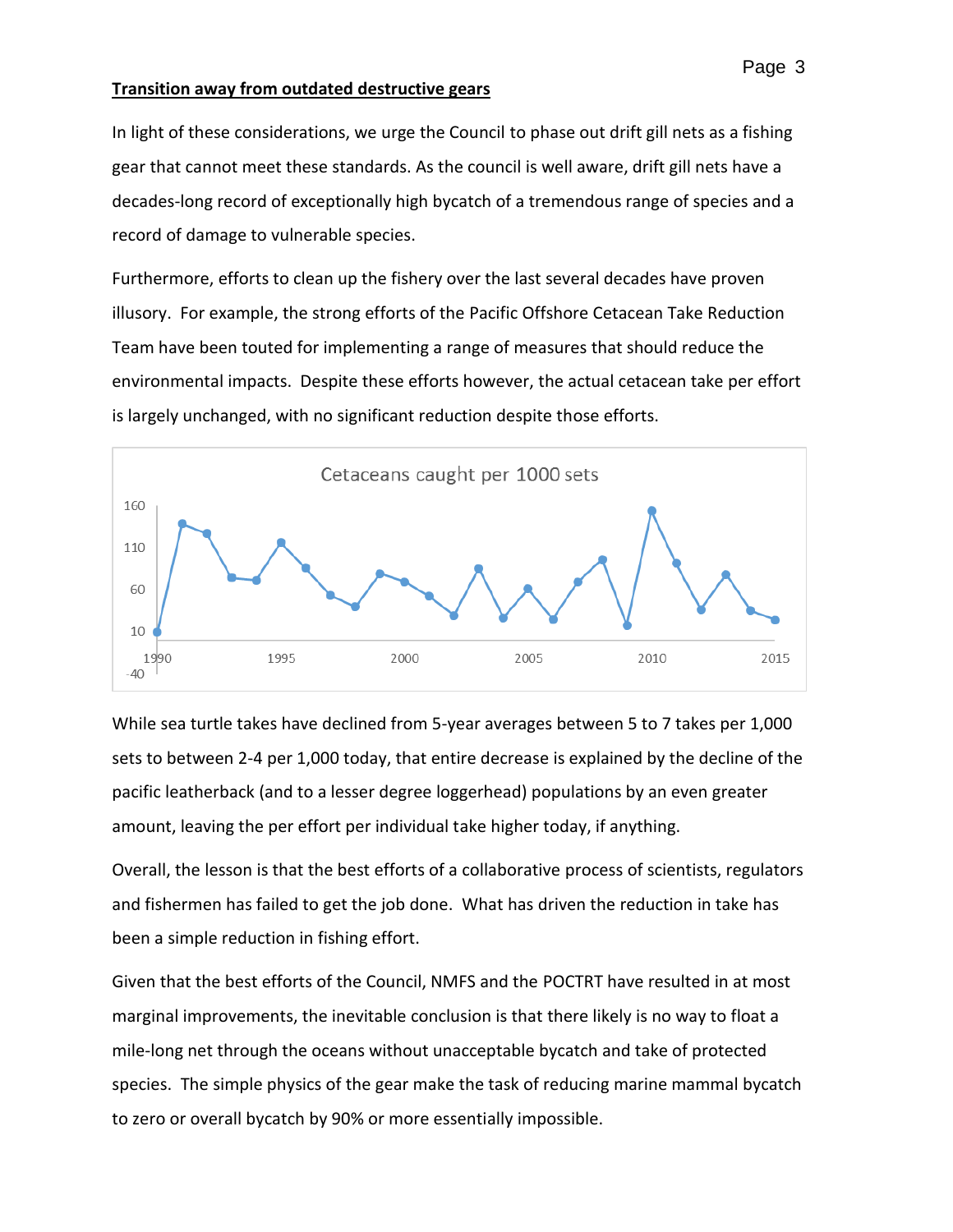#### **Ongoing efforts are no more likely to succeed**

Today, the latest effort to achieve such goals based on dynamic ocean modelling and EFPs to test "new" gear configurations seem no more likely to succeed. Current efforts such as EcoCast are based on spatial models of only a handful of species, in part because geographic data of the rarer species such as sperm whales and leatherbacks simply do not and will not exist because they individuals themselves are too rare to provide such data. Add to this the difficulties of using past data to predict the future when the one thing we know about the oceans of the future is that they will be very different from past conditions, and the effort to develop reliable models of rare species would be essentially impossible.

In fact, dynamic ocean modeling is best suited to fisheries that avoid rarer species entirely while seeking to reduce bycatch of more common species. Current modeling efforts that fail to model leatherback sea turtles are more useful for modeling more common species, such as swordfish, blue shark, or thresher shark. As a result, dynamic oceans modeling approaches seem very well suited to identifying swordfish hotspots for targeted gear such a deep set buoy gear, but particularly poorly suited to eliminating the serious impacts of indiscriminate gear such as drift gill nets.

Furthermore, these efforts seem even less likely to succeed given the track record of opposition to new measures from the fleet. These efforts will require strong participation from the fleet. However, experience shows that past efforts to incorporate new measures have met with resistance, from The Nature Conservancy's efforts to provide for electronic monitoring, to efforts to institute hard caps, to invitations to discuss a buy-out plan by Sen. Allen. Since use of the dynamic oceans modeling approach also depends on the goodwill and collaboration with the fleet, the past record raises serious questions as to whether any approach that requires participation from the fleet to achieve significant improvements is viable.

### **The only scientifically viable future must involve only targeted gear types**

Moving away from drift gillnets as part of the swordfish fishery is the only scientifically well-supported approach, given the state of the oceans and the decades of largely failed efforts to clean up the swordfish fishery.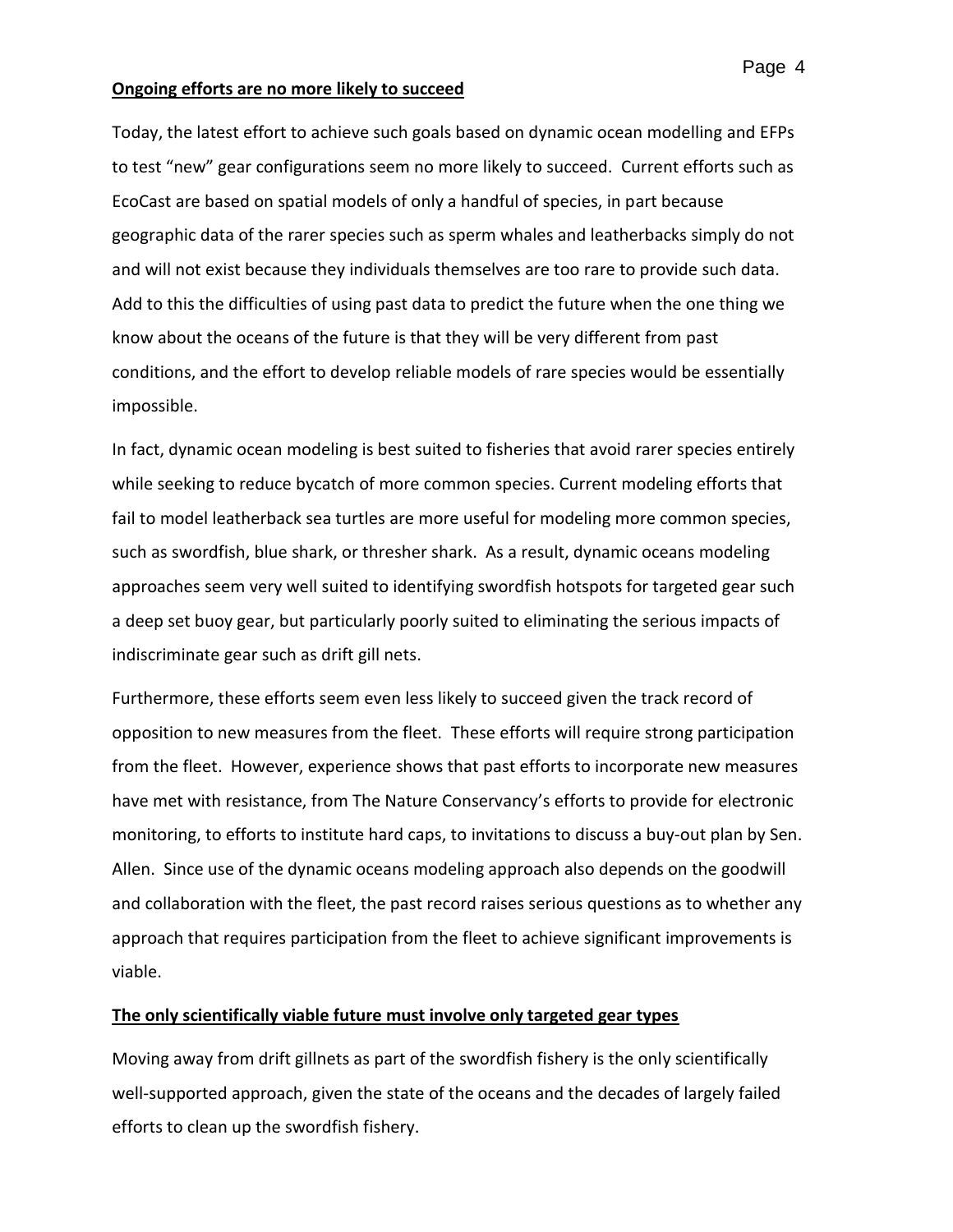In part as an effort to move the conversation forward on what such a plan could and should look like Turtle Island Restoration Network developed something close to a compromise package that has formed the basis of S.B. 1114 based on various private conversations with stakeholders where possible. Whether the final vehicle for such a plan is state legislation or a federal plan, a transition is clearly needed.

The Council should consider that such elements should include:

- 1) An end to the use of drift nets (and certainly no expansion or revival of the gear!) Biologically speaking a ban by a date certain is the preferable approach and such an approach would provide regulatory certainty and clarity to the legal provisions. Although the initial approach of S.B. 1114 has been to consider a phase out by attrition that allows existing active fishermen to use the gear until retirement as a reasonable compromise, it is unclear whether such an approach would attract enough support to make it preferable to a ban at a fixed date.
- 2) Linkage to the issuance of deep set buoy gear permits. The development of a west coast extension of the east coast deep set buoy gear fishery provides an exceptional opportunity to provide for an orderly move through the use of incentives and other measures. While the model of S.B. 1114 currently includes such elements, it is unclear whether such measures have support or whether the new fishery should simply open without preferential access for existing swordfish fishermen.
- 3) Development of financial support for fishermen adopting new gear. Although not squarely within the jurisdiction of the Council, the opportunity provided by the development of a targeted deep set buoy gear fishery provides a potential opportunity to leverage private or public funds to assist new entrants.

Currently, S.B. 1114 is the best developed transition concept in the public discussion, although alternative approaches exist. We urge the Council to take up consideration of what a transition plan could and should look like, since without any developed concepts it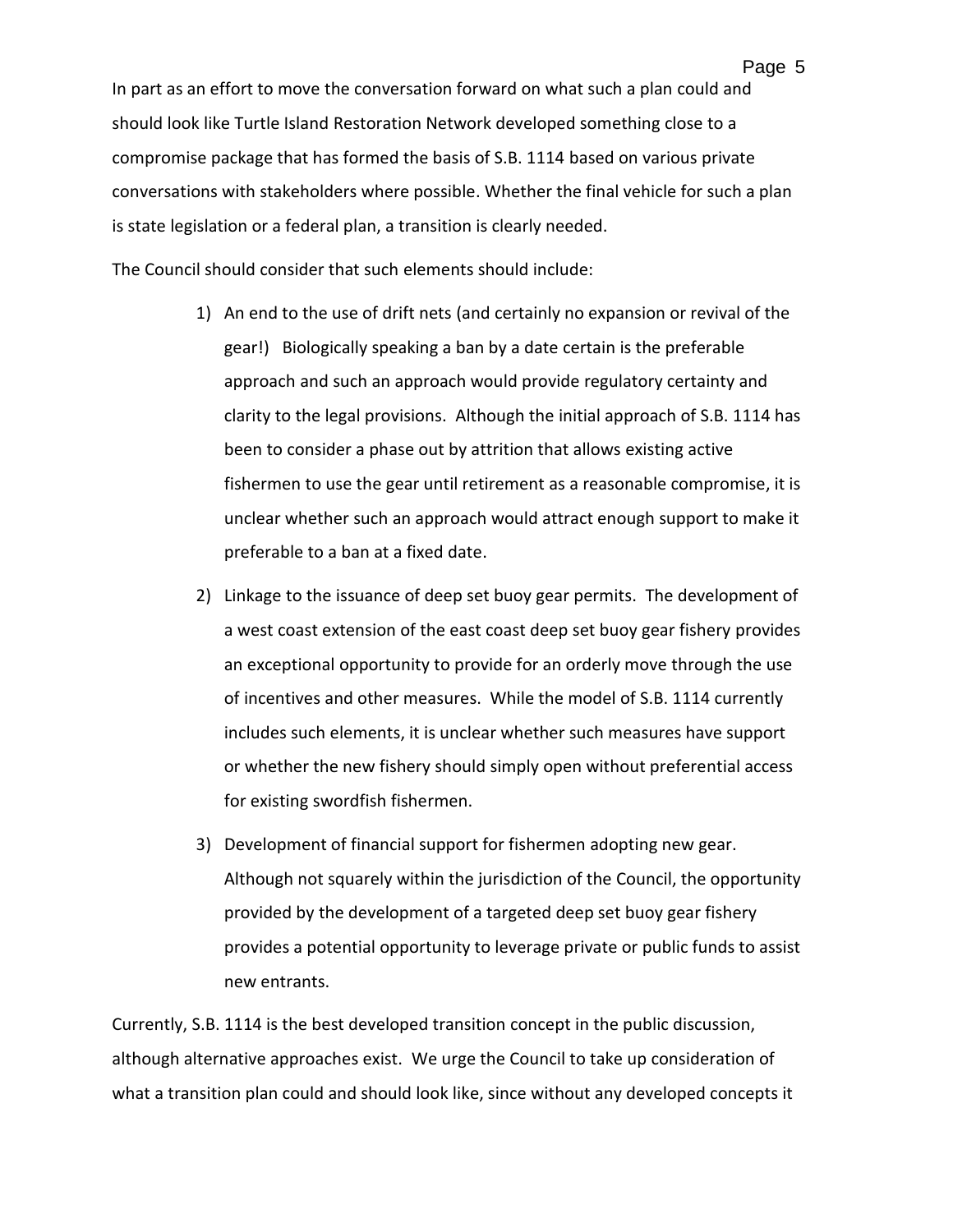Page 6

# **The Council should engage in the discussion of the future of California's swordfish fishery with other stakeholders**

Our understanding is that efforts to engage the Council and the California delegation in discussion have not yet resulted in such discussions. However, as the sponsors of S.B. 1114, we are mindful of the proper regulatory jurisdiction of the council in setting measures and regulations for regulated fisheries, even if permitting remains with the State of California. While S.B. 1114 largely is silent with respect to such matters, we understand that there are elements that could be amended to make clear that provisions that touch on Council jurisdiction are subject to consistency with Council decisions on such matters. However, clarifying the best approach would require a frank discussion among stakeholders with the Council.

# **California should retain authority over the future of its marine resources and fishing communities.**

This Council has seen a great deal of discussion about what constitutes acceptable environmental impacts, and to its great credit this Council has been responsive to social considerations and public opinion that is more protective than the barest legal minimums. However, ultimately, the people of California rightly retain a strong voice in the overall direction of fisheries located entirely within California, which impact California marine resources, and are a critical part of California's economy. Although the Council clearly has the expertise to define the measures and regulations that implement that overall direction, the Council should not be deaf to the people of California or those they have elected to represent them in these matters. Indeed, the California legislature represents the voices of the many who pay taxes to subsidize the California swordfish fishery but get no benefit. These voices are not represented on the Council. The Council has heard from numerous legislators, including both Senators from California and one from Oregon, but it remains unclear whether the Council has adequately weighed the views of the wider public they represent.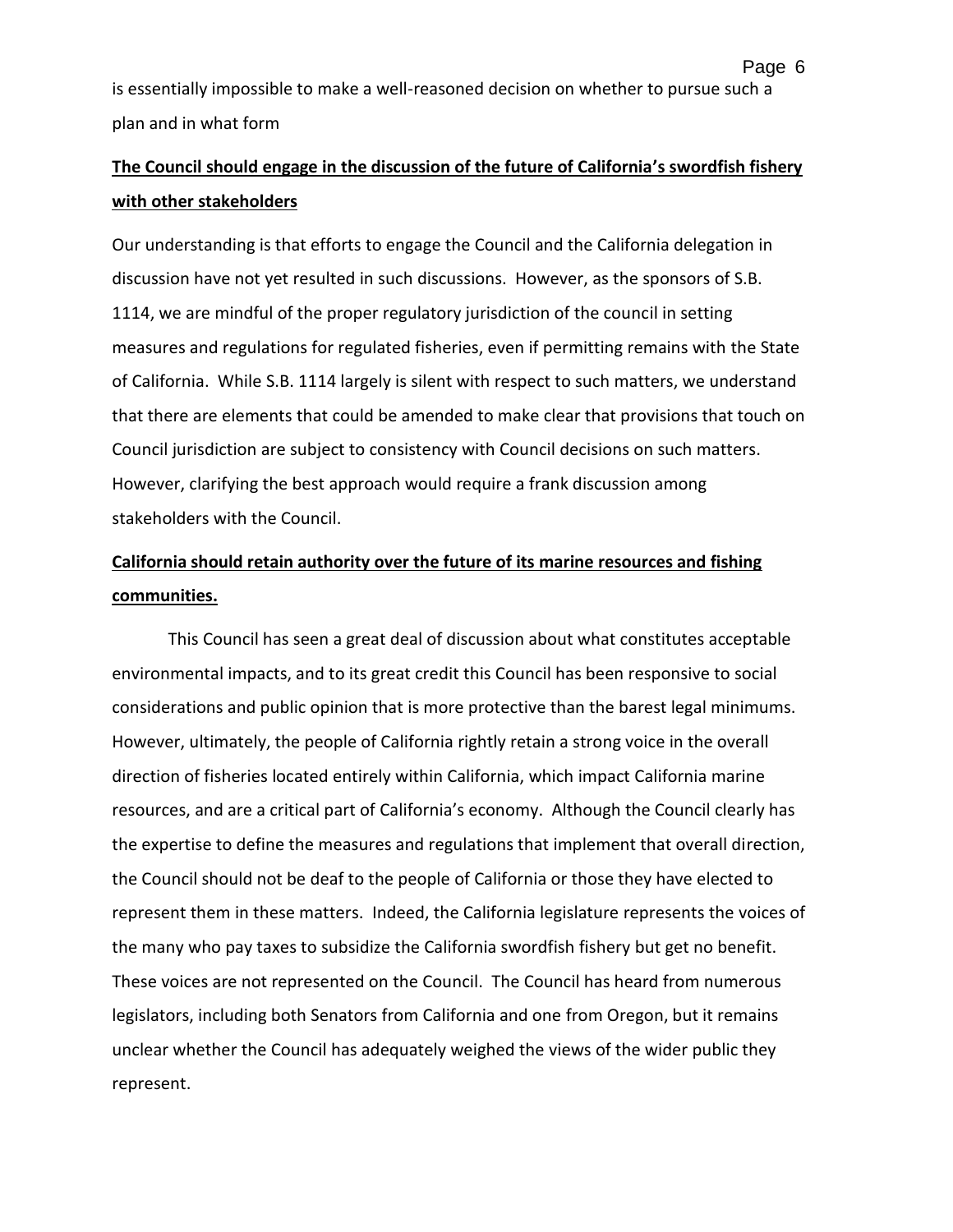We therefore oppose initiating efforts to federalize drift gill net permits as a premature attempt to circumvent the will of the voters, now that the legislature has taken up the issue of the future of California's fisheries and the protection of California's marine resources. This issue concerns almost solely California's resources, economy and communities, so California's particular expertise and perspective should be allowed to shape the discussion and process. Circumventing that process seems to lack justification, especially given the expressed willingness on the part of legislators to respond to and

address any concerns of the Council.

In addition, California Department of Fish and Wildlife already has an existing and functioning permit program for the drift gill net fishery, as well as special expertise with California's economies and culture. CDFW has strong institutional ties to other California institutions, from the Ocean Protection Council to California's academic institutions, to foundations statewide, that make it uniquely well placed to manage a fishery in a wider context.

Finally, given CDFW's successful track record, there is little if any compelling reason to incur the great expense and tie up important regulatory resources at NMFS merely to replicate what is already a functioning system. Unless there are compelling changes to the management or approach of the fishery that can only be implemented at a federal level, such a change without more would be a monument to regulatory inefficiency.

Ultimately, it is difficult to justify a position that the people of California should be denied a strong voice in the future of its marine ecosystems. The Council naturally has deep expertise in managing the configurations, seasons, closures, licensees and the like, but the ultimate arbiter of whether the environmental impacts are acceptable are the people of California whose natural resources are threatened by indiscriminate fisheries.

#### **Scope of the Permitting of the DSBG fishery**

Lastly, in the spirit of deferring to the technical expertise of the Council, Turtle Island Restoration Network supports efforts to bring alternative, low impact gears online promptly. Turtle Island Restoration Network's core mission is to advocate for the protection of threatened species. We have supported the development of a deep set buoy gear fishery as a measure to reduce the harm to marine wildlife. Thus, we support the